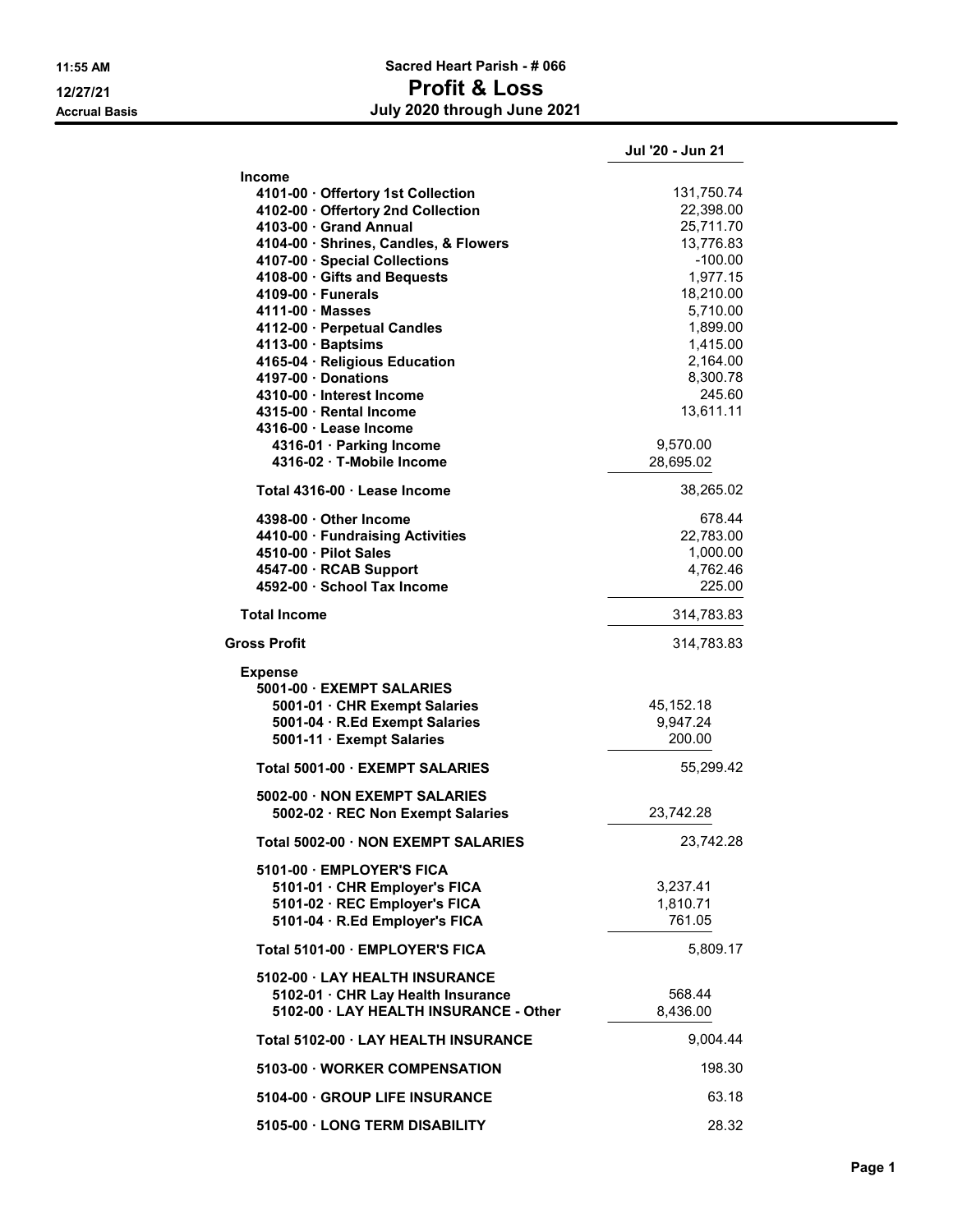|                                                                                                                                                                       | Jul '20 - Jun 21               |
|-----------------------------------------------------------------------------------------------------------------------------------------------------------------------|--------------------------------|
| 5106 · PENSION TRUST<br>5107-00 · TRANSITION ASSISTANCE                                                                                                               | 4,142.04<br>44.30              |
| 5110-02 · 401(k) Employer Contribution R<br>5110-04 · 401(k) Employer Contribution RE<br>5201-00 · CLERGY STIPEND                                                     | 69.58<br>10.61                 |
| 5201-01 · CHR Clergy Stipend                                                                                                                                          | 44,072.87                      |
| Total 5201-00 · CLERGY STIPEND                                                                                                                                        | 44,072.87                      |
| 5202-00 · CLERGY STIPEND UNASSIGNED<br>5202-01 · CHR Clergy Stipend Unassigned<br>5202-04 · R.Ed Clergy Stipend Unassigned<br>5202-00 · CLERGY STIPEND UNASSIGNED - O | 5,993.15<br>450.00<br>340.00   |
| Total 5202-00 · CLERGY STIPEND UNASSIGNED                                                                                                                             | 6,783.15                       |
| 5203-00 · CLERGY HEALTH INSURANCE<br>5203-01 · CHR Clergy Health Insurance<br>5203-00 · CLERGY HEALTH INSURANCE - Other                                               | 172.63<br>1,336.00             |
| Total 5203-00 · CLERGY HEALTH INSURANCE                                                                                                                               | 1,508.63                       |
| 6001-00 DATA PROCESSING FEES<br>6001-01 · CHR Data Processing Fees<br>6001-02 · ConnectNow Maintenance Fee                                                            | 1,046.69<br>890.04             |
| Total 6001-00 · DATA PROCESSING FEES                                                                                                                                  | 1,936.73                       |
| 6003-00 · BANK SERVICE CHARGES<br>6003-01 · CHR Bank Service Charges<br>6003-00 · BANK SERVICE CHARGES - Other                                                        | 526.54<br>183.44               |
| Total 6003-00 · BANK SERVICE CHARGES                                                                                                                                  | 709.98                         |
| 6201-00 OFFICE SUPPLIES<br>6201-02 · Fund Raising Exoenses<br>6201-01 · CHR Office Supplies<br>6201-03 · REC Office Supplies                                          | 719.94<br>3,597.34<br>3,332.34 |
| Total 6201-00 · OFFICE SUPPLIES                                                                                                                                       | 7,649.62                       |
| 6202-00 · TELEPHONE<br>6202-01 · CHR Telephone<br>6202-02 · REC Telephone                                                                                             | 3,251.08<br>2,485.53           |
| Total 6202-00 · TELEPHONE                                                                                                                                             | 5,736.61                       |
| 6203-00 · EQUIPMENT REPAIR & CONTRACTS<br>6203-01 · CHR Equip Repair & Contracts<br>6203-02 · REC Equip Repair & Contracts                                            | 2,600.00<br>2,161.52           |
| Total 6203-00 · EQUIPMENT REPAIR & CONTRA                                                                                                                             | 4,761.52                       |
| 6206-00 · PRINTING<br>6206-01 $\cdot$ CHR Printing                                                                                                                    | 199.44                         |
| Total 6206-00 · PRINTING                                                                                                                                              | 199.44                         |
| 6207-00 · POSTAGE<br>6207-03 $\cdot$ REC Postage                                                                                                                      | 331.85                         |
| Total 6207-00 · POSTAGE                                                                                                                                               | 331.85                         |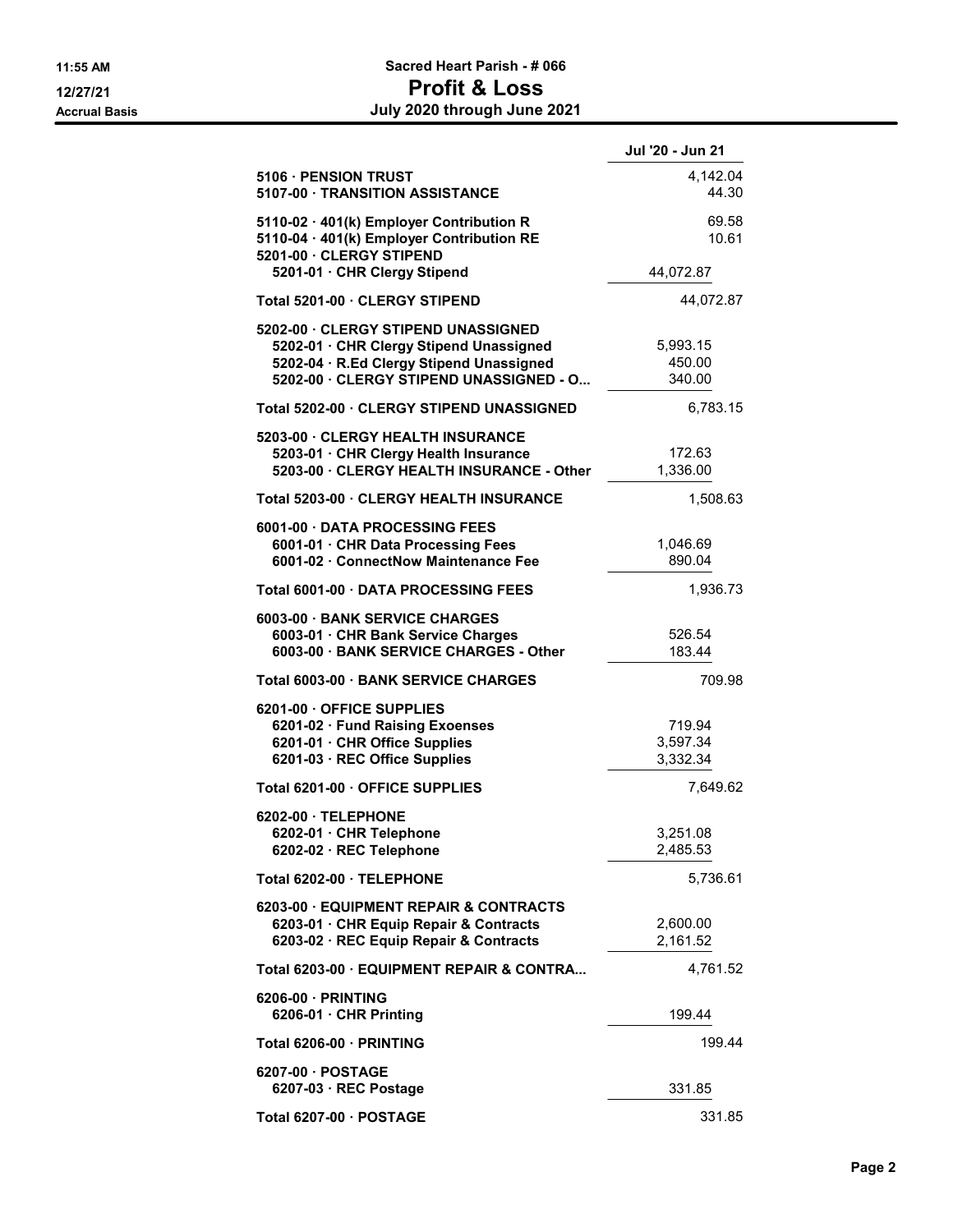## 11:55 AM Sacred Heart Parish - # 066 12/27/21 Profit & Loss Accrual Basis July 2020 through June 2021

|                                                                                                                                                                                           | Jul '20 - Jun 21                               |
|-------------------------------------------------------------------------------------------------------------------------------------------------------------------------------------------|------------------------------------------------|
| 6208-00 DUES & SUBSCRIPTIONS<br>6208-01 · CHR Dues & Subscriptions<br>6208-02 · REC Dues & Subscriptions                                                                                  | 1,188.98<br>99.48                              |
| Total 6208-00 · DUES & SUBSCRIPTIONS                                                                                                                                                      | 1,288.46                                       |
| 6210-00 MISSALETTES<br>6210-01 · CHR Missalettes                                                                                                                                          | 901.39                                         |
| Total 6210-00 · MISSALETTES                                                                                                                                                               | 901.39                                         |
| 6250-00 · HOUSEHOLD<br>$6260-02 \cdot$ REC Supplies<br>6261-01 · CHR Food for Church functions<br>6261-02 · REC Food                                                                      | 129.05<br>574.22<br>13,884.78                  |
| Total 6250-00 · HOUSEHOLD                                                                                                                                                                 | 14,588.05                                      |
| 6301-00 · UTILITIES<br>6301-01 · CHR Utilities<br>6301-02 · REC Utilities<br>6301-03 · CTR Utilities                                                                                      | 4,276.65<br>6,172.81<br>88.00                  |
| Total 6301-00 · UTILITIES                                                                                                                                                                 | 10,537.46                                      |
| $6302-00$ HEAT<br>6302-01 · CHR Heat                                                                                                                                                      | 11,140.42                                      |
| Total 6302-00 · HEAT                                                                                                                                                                      | 11,140.42                                      |
| 6303-00 · WATER & SEWER<br>6303-02 · REC Water & Sewer                                                                                                                                    | 2,139.21                                       |
| Total 6303-00 · WATER & SEWER                                                                                                                                                             | 2,139.21                                       |
| 6305-00 · PROPERTY INSURANCE & LIABILITY                                                                                                                                                  | 34,283.00                                      |
| 6306-00 · MAINT, EQUIPMENT CONTRACTS<br>6306-01 · CHR Maint. Equipment Contracts<br>6306-02 · REC Maint. Equipment Contracts<br>6306-00 · MAINT. EQUIPMENT CONTRACTS -                    | 4,336.67<br>785.07<br>200.00                   |
| Total 6306-00 · MAINT, EQUIPMENT CONTRACTS                                                                                                                                                | 5,321.74                                       |
| 6307-00 · MAINTENANCE SUPPLIES<br>6307-01 · CHR Maintenance Supplies<br>6307-02 · REC Maintenance Supplies                                                                                | 4,416.64<br>263.94                             |
| Total 6307-00 · MAINTENANCE SUPPLIES                                                                                                                                                      | 4,680.58                                       |
| 6308-00 · MAINTENANCE GROUNDS<br>6308-01 · CHR Maintenance Grounds<br>6308-02 · REC Maintenance Grounds<br>6308-03 · HALL Maintenance Grounds                                             | 355.00<br>1,450.00<br>285.00                   |
| Total 6308-00 · MAINTENANCE GROUNDS                                                                                                                                                       | 2,090.00                                       |
| 6309-00 · MAINTENANCE BUILDINGS<br>6309-01 · CHR Maintenance Building<br>6309-02 · REC Maintenance Building<br>6309-03 · HALL Maintenance Building<br>6309-04 · R.Ed Maintenance Building | 22,679.90<br>48,222.31<br>6,826.00<br>1,300.00 |
| Total 6309-00 · MAINTENANCE BUILDINGS                                                                                                                                                     | 79,028.21                                      |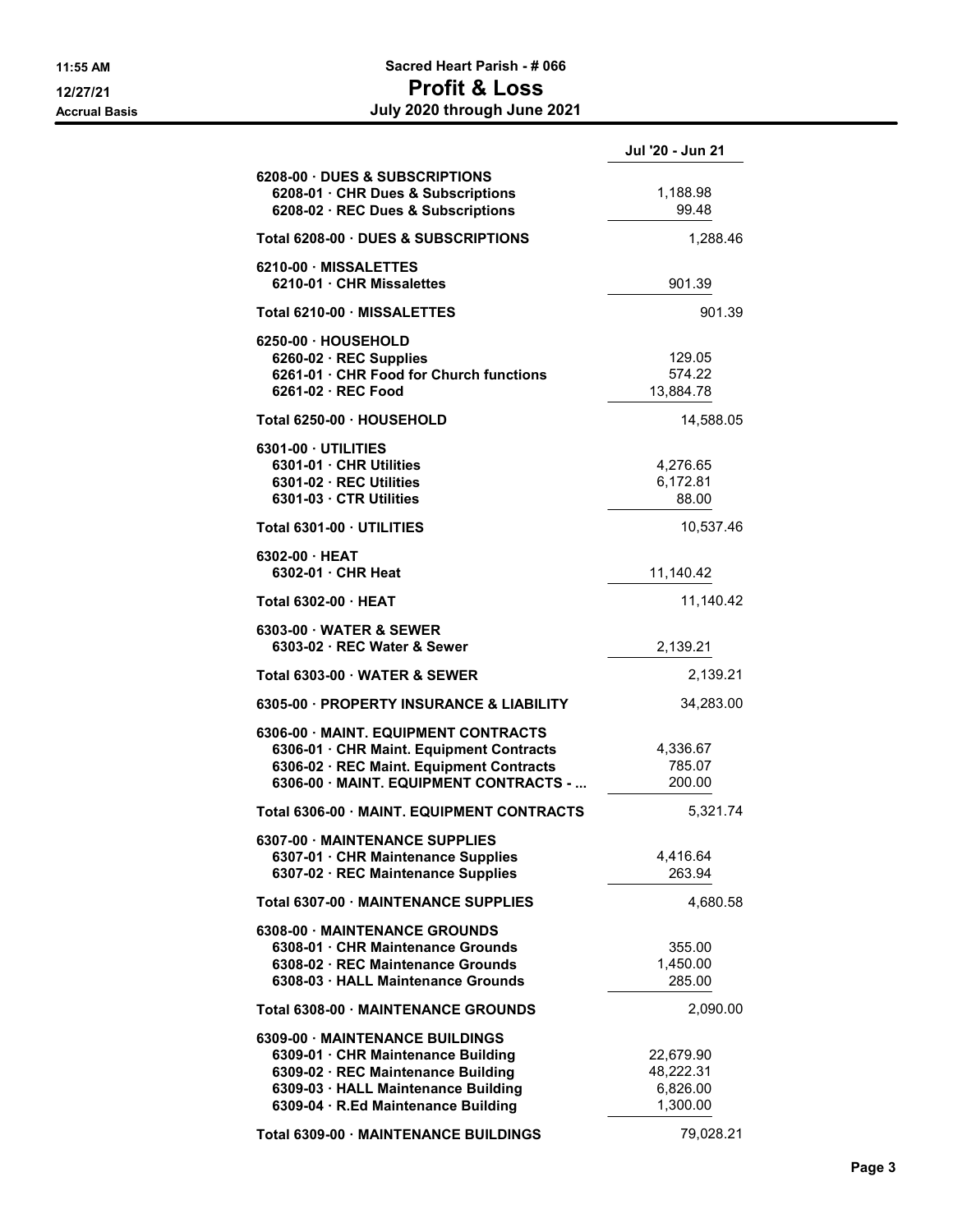## 11:55 AM Sacred Heart Parish - # 066 12/27/21 Profit & Loss Accrual Basis July 2020 through June 2021

|                                                                                                         | Jul '20 - Jun 21      |
|---------------------------------------------------------------------------------------------------------|-----------------------|
| 6500-00 · PASTORAL / LITURGICAL<br>6501-01 · CHR Altar Supplies<br>$6509-01 \cdot$ CHR Flowers          | 3,323.95<br>503.00    |
| Total 6500-00 · PASTORAL / LITURGICAL                                                                   | 3,826.95              |
| 6510-01 · Religious Education Expense<br>66900 · Reconciliation Discrepancies<br>6701-00 · FUND RAISING | 12.50<br>$-1.139.45$  |
| 6701-01 · CHR Fund Raising                                                                              | 2,814.61              |
| Total 6701-00 · FUND RAISING                                                                            | 2,814.61              |
| 8450-00 OTHER EXPENSES<br>8480-01 · CHR Pilot Newspaper<br>8492-01 · CHR School Tax                     | 960.00<br>11,111.52   |
| Total 8450-00 · OTHER EXPENSES                                                                          | 12,071.52             |
| 8465-01 · Central Monthly Tithe<br>8475 · Catholic Appeal Assesment<br>8495-00 MISCELLANEOUS            | 12,538.24<br>3,746.52 |
| 8495-05 · Voided Checks<br>8495-00 · MISCELLANEOUS - Other                                              | 0.00<br>16,105.93     |
| Total 8495-00 · MISCELLANEOUS                                                                           | 16.105.93             |
| <b>Total Expense</b>                                                                                    | 388,077.38            |
| Net Income                                                                                              | $-73,293.55$          |